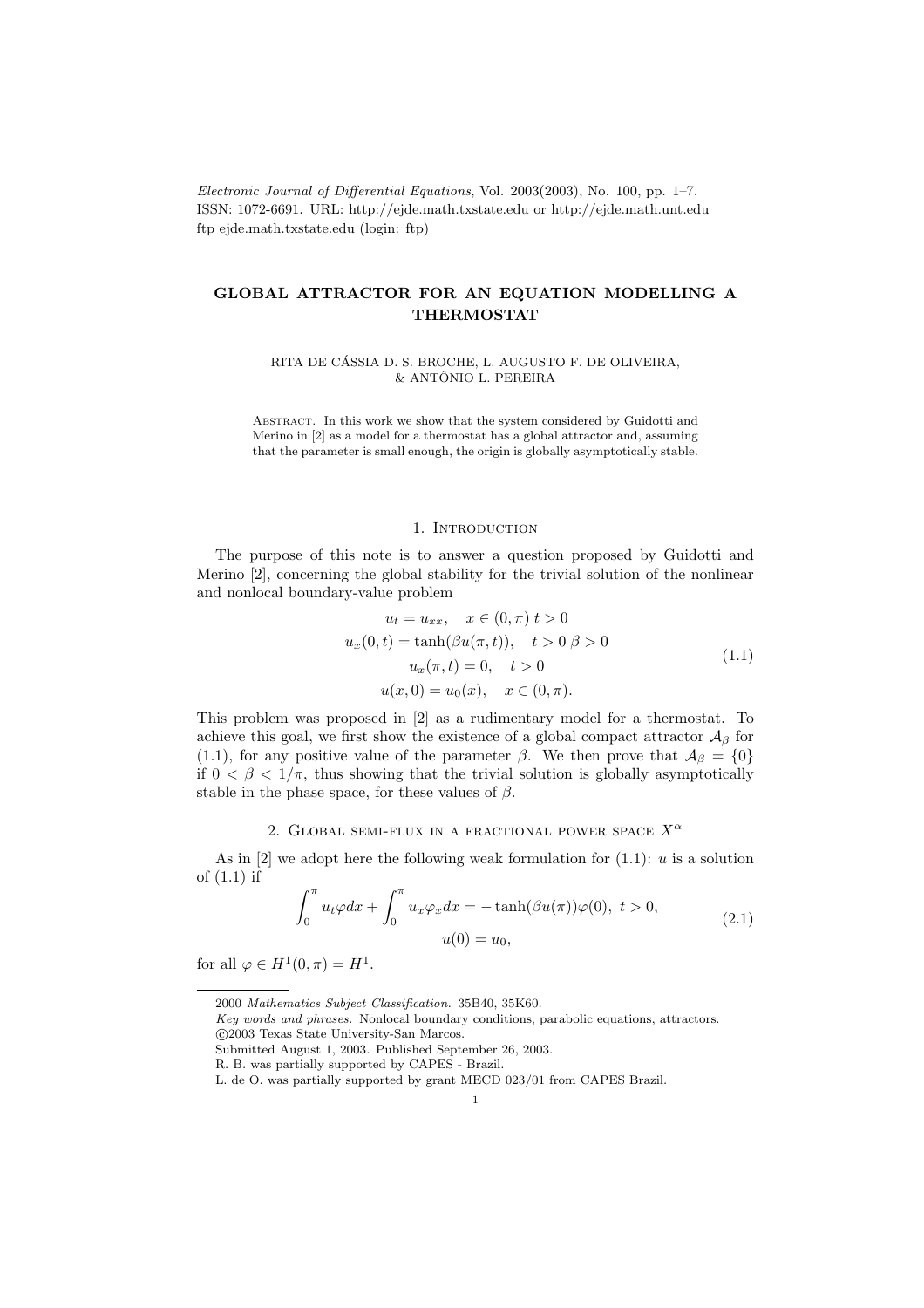Consider the linear operator  $A \in \mathcal{L}(H^1, (H^1)')$  induced by the continuous bilinear form  $a(\cdot, \cdot) : H^1 \times H^1 \to \mathbb{R}$  given by  $a(u, v) = ((u, v))_{H^1}$ , that is,

$$
\langle Au, v \rangle_{(H^1)' \times H^1} = a(u, v) = ((u, v))_{H^1}, \forall u, v \in H^1.
$$

We may interpret  $A$  as the unbounded closed nonnegative self-adjoint operator  $A: D(A) \subset L^2(0, \pi) \to L^2(0, \pi) = L^2$  defined by

$$
Au(x) = -u''(x) + u(x), x \in (0, \pi),
$$

for any  $u \in D(A) = \{u \in H^2(0, \pi) : u'(0) = u'(\pi) = 0\}$ . Let  $\{\lambda_n\}$  and  $\{e_n\}$  denote the eigenvalues and eigenfuctions of A, respectively. As it is easy to see, A is a sectorial operator in  $L^2(0, \pi)$  and, therefore, its fractional powers are well defined (cf. Henry [4]). Let  $X^{\alpha} = D(A^{\alpha})$ ,  $\alpha \geq 0$ , be the domain of  $A^{\alpha}$ . It is well known that  $X^{\alpha}$  endowed with the inner product

$$
(u, v)_{\alpha} = (A^{\alpha}u, A^{\alpha}v)_{L^2} = \sum_{n=0}^{\infty} |\lambda_n|^{2\alpha} (u, e_n)_{L^2} (v, e_n)_{L^2}
$$

is a Hilbert space. In particular, we have  $X^0 = L^2$ ,  $X^1 = D(A)$  and  $X^{1/2} = H^1$ .

Following Amann [1] or Teman [5] we have, for any  $\theta \in [0, 1]$ 

$$
X^{\frac{1-\theta}{2}} = [H^1, L^2]_\theta,
$$

where  $[\cdot, \cdot]_{\theta}$  denotes the complex interpolation functor. On the other hand, for any  $s \in [0, 1],$ 

$$
H^s(0, \pi) = [H^1, L^2]_{1-s}.
$$

Letting  $\theta = 1 - s$ , we obtain  $X^{\alpha} = H^{2\alpha}$ , for any  $\alpha \in [0, 1/2]$ .

Denoting  $X^{-1/2} = (X^{1/2})' = (H^1)'$  and considering the linear operator  $A \in$  $\mathcal{L}(H^1,(H^1)')$  as a unbounded operator in  $(H^1)' = X^{-1/2}$  given by  $D(A) = X^{1/2}$ and

$$
\langle Au, \varphi \rangle_{-1/2, 1/2} = (u, \varphi)_{1/2} = ((u, \varphi))_{H^1},
$$

for any  $u, \varphi \in H^1 = X^{1/2}$ , we rewrite equation (2.1) as an evolution equation

$$
u_t = -Au + F(u) \quad \text{in } X^{-1/2} \ t > 0,
$$
  

$$
u(0) = u_0 \tag{2.2}
$$

where  $F: X^{\alpha} \to X^{-1/2}$  is defined by

$$
\langle F(u), \varphi \rangle_{-1/2, 1/2} = -\tanh(\beta u(\pi))\varphi(0) + \int_0^{\pi} u\varphi dx,
$$

for  $u \in X^{\alpha}$  and  $\varphi \in X^{1/2}$ , that is,  $F(u) = -\gamma_0^* \tanh(\beta \gamma_\pi(u)) + u$  in  $X^{-1/2}$ , where  $\gamma_{\pi} \in \mathcal{L}(X^{\alpha}, \mathbb{R})$  is given by  $\gamma_{\pi}(u) = u(\pi)$  and  $\gamma_0^* \in \mathcal{L}(\mathbb{R}, X^{-1/2})$  is the adjoint operator of  $\gamma_0 \in \mathcal{L}(X^{1/2}, \mathbb{R})$  given by  $\gamma_0(u) = u(0)$ .

To have a well-posed problem in  $X^{\alpha}$ , we make some restrictions on  $\alpha$ . We impose first that  $X^{\alpha} \hookrightarrow \mathcal{C}([0, \pi])$ , which is accomplished by requiring that  $\alpha > 1/4$ . Now, according to  $[1, 4]$ ,  $-A$  is the infinitesimal generator of an analytic semigroup  ${e^{-At}}; t \geq 0$  in  $\mathcal{L}(X^{-1/2})$ ; since F maps  $X^{\alpha}$  into  $X^{-1/2}$ , we impose also that  $0 \leq \alpha - \left(-\frac{1}{2}\right) < 1$ . It turns out that the condition  $\frac{1}{4} < \alpha < \frac{1}{2}$  implies that  $(2.2)$  has an unique global solution  $u : [0, \infty) \to X^{\alpha}$ , for any  $u_0 \in X^{\alpha}$ . This follows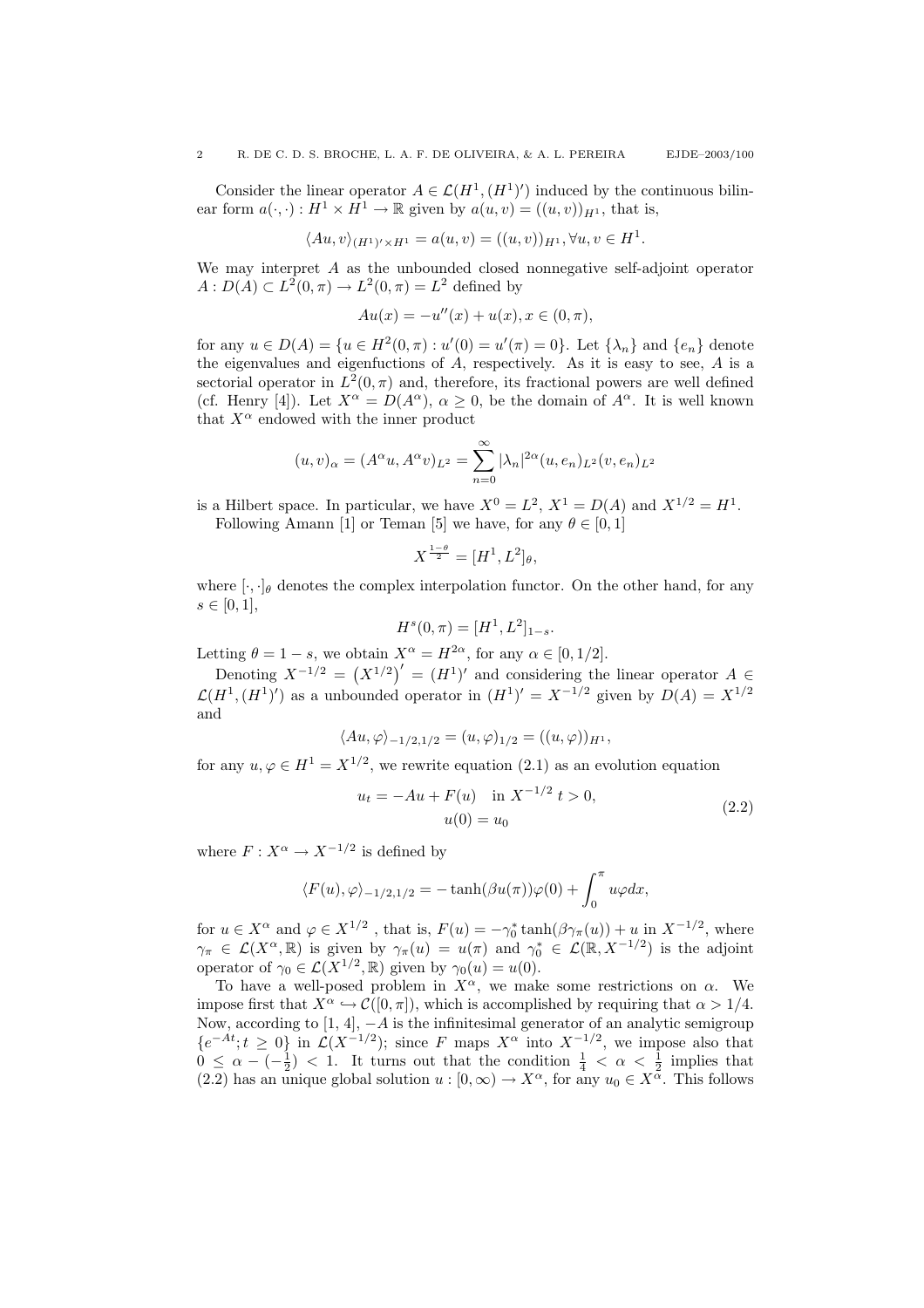immediately from Theorem 3.3.3 in  $[4]$  and from the fact that F is globally Lipschitz continuous:

> $|\langle F(u) - F(v), \varphi \rangle_{-1/2,1/2}|$  $\leq$   $|\tanh(\beta \gamma_{\pi}(u)) - \tanh(\beta \gamma_{\pi}(v))||\varphi(0)| + |(u - v, \varphi)_{L^2}|$  $\leq \beta \|\gamma_{\pi}\|_{\mathcal{L}(X^{\alpha},\mathbb{R})}\|\gamma_{0}\|_{\mathcal{L}(X^{1/2},\mathbb{R})}\|u-v\|_{\alpha}\|\varphi\|_{1/2} + \|u-v\|_{L^{2}}\|\varphi\|_{L^{2}}$  $\leq (\beta || \gamma_{\pi} ||_{\mathcal{L}(X^{\alpha},\mathbb{R})} || \gamma_0 ||_{\mathcal{L}(X^{1/2},\mathbb{R})} + k) ||u - v||_{\alpha} ||\varphi||_{1/2},$

for all  $\varphi$  in  $X^{1/2}$  and any u, v in  $X^{\alpha}$ , which implies

$$
||F(u) - F(v)||_{-1/2} \le K||u - v||_{\alpha},
$$

for all  $u, v \in X^{\alpha}$ , where  $K = (\beta ||\gamma_{\pi}||_{\mathcal{L}(X^{\alpha}, \mathbb{R})} ||\gamma_0||_{\mathcal{L}(X^{1/2}, \mathbb{R})}$  + k) and k is the embedding constant of  $X^{\alpha}$  in  $L^{2}$ .

Since F maps bounded sets of  $X^{\alpha}$  into bounded sets of  $X^{-1/2}$ , it follows by [4, Theorem 3.3.4] that the flow defined by (2.2) is global.

## 3. Main Results

We denote by  $\{T(t); t \geq 0\} \subset \mathcal{L}(X^{-1/2})$  the semigroup generated by (2.2). Since the spectrum of  $A: X^{1/2} \subset X^{-1/2} \to X^{-1/2}$  is given by  $\sigma(A) = \{n^2 + 1 : n = 1\}$  $0, 1, ...\}$ , for any  $0 < \delta < 1$ , we have, by [4, Theorem 1.4.3],

$$
||e^{-At}||_{\mathcal{L}(X^{-1/2})} \le Ce^{-\delta t}, \quad ||A^{\alpha}e^{-At}||_{\mathcal{L}(X^{-1/2})} \le C_{\alpha}t^{-\alpha}e^{-\delta t}, \tag{3.1}
$$

for  $t > 0$ . Since

$$
|\langle F(u), \varphi \rangle_{-1/2, 1/2}| \leq |\tanh(\beta u(\pi))||\varphi(0)| + |(u, \varphi)_{L^2}|
$$
  
\n
$$
\leq |\varphi(0)| + ||u||_{L^2} ||\varphi||_{L^2}
$$
  
\n
$$
\leq \sqrt{2\pi} ||\varphi||_{1/2} + ||u||_{L^2} ||\varphi||_{1/2},
$$

for all  $\varphi \in X^{1/2}$ , we have that for all  $u \in X^{\alpha}$ ,

$$
||F(u)||_{-1/2} \le \sqrt{2\pi} + ||u||_{L^2}.
$$
 (3.2)

**Lemma 3.1.** Let  $\beta \in (0,\infty)$ ,  $\alpha \in (1/4,1/2)$ . Denote by  $B_{\varepsilon}$  the ball with center 0 and radius  $\pi(\sqrt{\pi} + \varepsilon)$  in  $L^2$ . Then we have

- (1) For any  $u_0 \in X^{\alpha}$  there exists  $t^* = t^*(u_0)$ , depending only on the  $L^2$ -norm of  $u_0$ , such that the positive semiorbit  $T(t)u_0$  is in  $B_\varepsilon$  for  $t \geq t^*(u_0)$ ;
- (2) While  $T(t)u_0$  is outside  $B_\varepsilon$  its  $L^2$ -norm is decreasing.

*Proof.* Let  $u_0 \in X^{\alpha}$ ,  $\epsilon > 0$  and, for simplicity, denote by  $u(\cdot, t) = T(t)u_0$  the solution of  $(1.1)$  through  $u_0$ . Then, we have

$$
\frac{d}{dt}\frac{1}{2}\int_0^\pi u(x,t)^2 dx = \int_0^\pi u(x,t)u_t(x,t)dx
$$
\n
$$
= -\tanh(\beta u(\pi,t))u(0,t) - \int_0^\pi u_x(x,t)^2 dx, \ t > 0.
$$
\n(3.3)

To obtain estimates for this derivative we consider the subsets

$$
S_1(u_0) = \{t \in (0, \infty) : u(0, t)u(\pi, t) \ge 0\},\
$$
  

$$
S_2(u_0) = \{t \in (0, \infty) : u(0, t)u(\pi, t) < 0\} = (0, \infty) \setminus S_1(u_0).
$$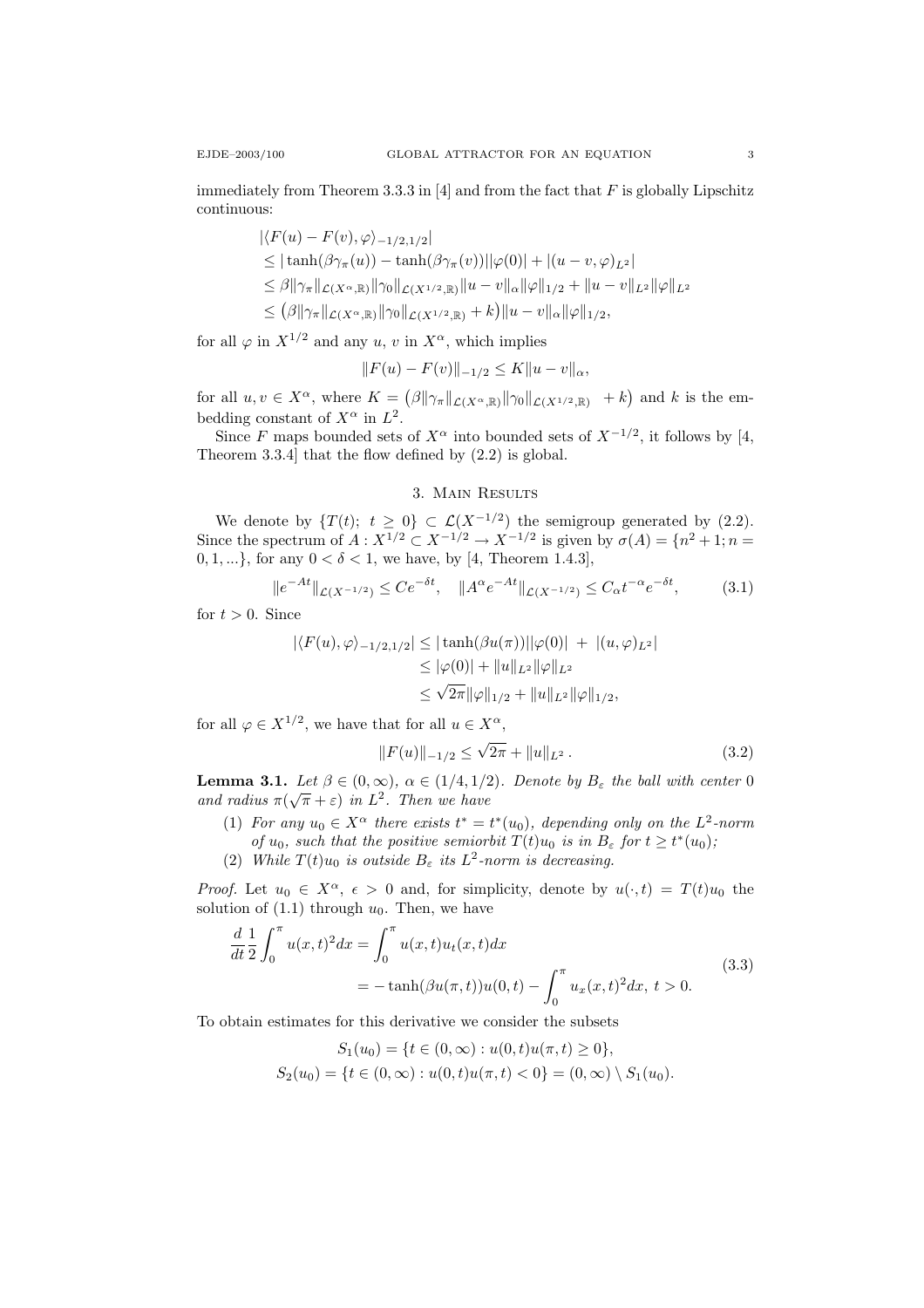If  $t \in S_2(u_0)$ , there exists  $y(t) \in (0, \pi)$  such that  $u(y(t), t) = 0$  and then

$$
|u(x,t)| \leq |u(y(t),t)| + \int_0^{\pi} |u_x(x,t)| dx \leq \sqrt{\pi} ||u_x(\cdot,t)||_{L^2},
$$

for all  $x \in [0, \pi]$ . Therefore,

$$
||u(\cdot,t)||_{L^2}^2 \leq \pi^2 ||u_x(\cdot,t)||_{L^2}^2,
$$

for any  $t \in S_2(u_0)$ . Hence, for all  $t \in S_2(u_0)$ ,

$$
\frac{d}{dt}\frac{1}{2}||u(\cdot,t)||_{L^2}^2 = |\tanh(\beta u(\pi,t))||u(0,t)| - ||u_x(\cdot,t)||_{L^2}^2
$$
\n
$$
\leq \sqrt{\pi}||u_x(\cdot,t)||_{L^2} - ||u_x(\cdot,t)||_{L^2}^2.
$$
\n(3.4)

If  $||u(\cdot, t)||_{L^2} > \pi(\sqrt{\pi} + \epsilon)$ , then

$$
\frac{d}{dt}\frac{1}{2}||u(\cdot,t)||_{L^2}^2 \le -\epsilon(\sqrt{\pi} + \epsilon).
$$
\n(3.5)

To compute the derivative when  $t \in S_1(u_0)$ , we need to estimate  $||u_x(\cdot, t)||_{L^2}$ . Let  $m:(0,\infty)\to\mathbb{R}^+$  be the continuous function  $m(t) = \min\{|u(0,t)|, |u(\pi,t)|\}$  and

$$
J(u_0) = \left\{ t \in S_1(u_0), \ m(t) \le \frac{1}{2\pi} ||u(\cdot, t)||_{L^2} \right\}.
$$

From

$$
|u(x,t)| \le \min\{|u(0,t)|, |u(\pi,t)|\} + \int_0^{\pi} |u_x(x,t)| dx
$$

for  $x \in [0, \pi]$  and  $t > 0$ , we have

$$
||u(\cdot,t)||_{L^2}^2 \leq \pi \left( m(t) + \sqrt{\pi} ||u_x(\cdot,t)||_{L^2} \right)^2 \leq 2\pi^2 \left( m(t)^2 + ||u_x(\cdot,t)||_{L^2}^2 \right).
$$

Therefore,

$$
||u_x(\cdot,t)||_{L^2}^2 \ge \frac{1}{2\pi^2}||u(\cdot,t)||_{L^2}^2 - m(t)^2.
$$

Thus, if  $t \in J(u_0)$ , then

$$
||u_x(\cdot,t)||_{L^2}^2 \ge \frac{1}{2\pi^2}||u(\cdot,t)||_{L^2}^2 - \frac{1}{4\pi^2}||u(\cdot,t)||_{L^2}^2 = \frac{1}{4\pi^2}||u(\cdot,t)||_{L^2}^2.
$$

Therefore, for all  $t \in J(u_0)$ ,

$$
\frac{d}{dt}\frac{1}{2}||u(\cdot,t)||_{L^2}^2 = -\tanh(\beta u(\pi,t))u(0,t) - ||u_x(\cdot,t)||_{L^2}^2
$$
\n
$$
\le -||u_x(\cdot,t)||_{L^2}^2
$$
\n
$$
\le -\frac{1}{4\pi^2}||u(\cdot,t)||_{L^2}^2.
$$
\n(3.6)

If  $||u(\cdot, t)||_{L^2} > \pi(\sqrt{\pi} + \epsilon)$ , we obtain

$$
\frac{d}{dt}\frac{1}{2}||u(\cdot,t)||_{L^{2}}^{2} \le -\frac{1}{4}(\sqrt{\pi}+\varepsilon)^{2}
$$
\n(3.7)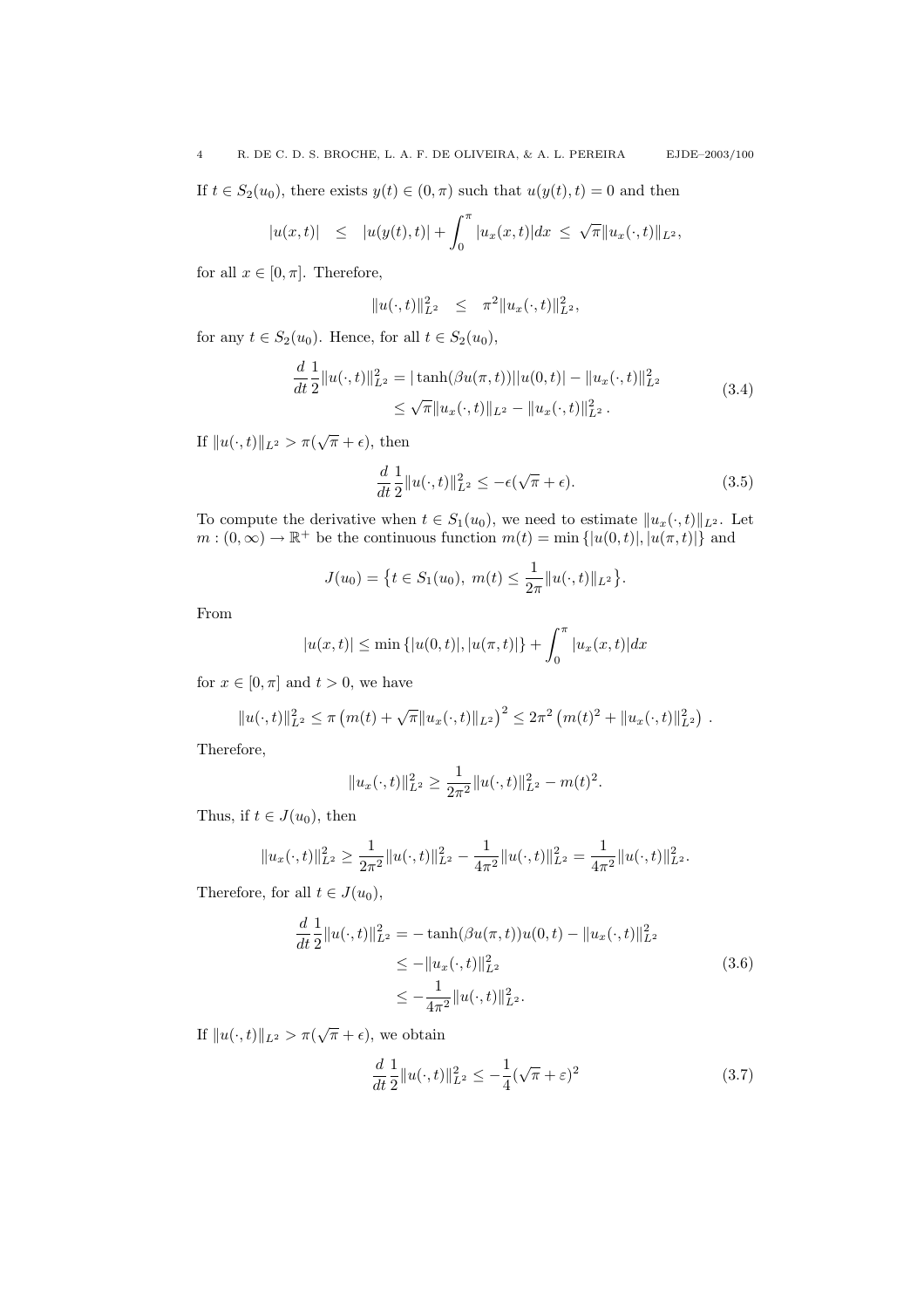On the other hand, if  $t \in S_1(u_0) \setminus J(u_0)$ , then

$$
\frac{d}{dt} \frac{1}{2} ||u(\cdot, t)||_{L^2}^2 = -\tanh(\beta u(\pi, t))u(0, t) - ||u_x(\cdot, t)||_{L^2}^2
$$
\n
$$
\le -\tanh(\beta u(\pi, t))u(0, t)
$$
\n
$$
= -\tanh(\beta |u(\pi, t)||)u(0, t)|
$$
\n
$$
\le -\tanh\left(\frac{\beta ||u(\cdot, t)||_{L^2}}{2\pi}\right) \frac{||u(\cdot, t)||_{L^2}}{2\pi}
$$
\n(3.8)

If  $||u(\cdot, t)||_{L^2} > \pi(\sqrt{\pi} + \epsilon)$ , we obtain

$$
\frac{d}{dt}\frac{1}{2}||u(\cdot,t)||_{L^2}^2 \le -\tanh\left(\frac{\beta(\sqrt{\pi}+\epsilon)}{2}\right)\frac{(\sqrt{\pi}+\epsilon)}{2}
$$
\n(3.9)

Letting  $\varepsilon_1 = \min \left\{ \varepsilon \left( \sqrt{\pi} + \varepsilon \right), \frac{1}{4} \left( \sqrt{\pi} + \varepsilon \right)^2, \tanh \left( \frac{\beta \left( \sqrt{\pi} + \varepsilon \right)}{2} \right) \right\}$  $\left(\frac{\pi}{2}+\epsilon\right)\left(\frac{\sqrt{\pi}}{2}\right)$  $\frac{\pi+\epsilon}{2}$ , we conclude using  $(3.5), (3.7)$  and  $(3.9),$  that

$$
\frac{d}{dt}||u(\cdot,t)||_{L^2}^2 \le -2\varepsilon_1\tag{3.10}
$$

This proves our second assertion.

Suppose  $u(t, u_0)$  is outside  $B_{\varepsilon}$  for  $0 \le t \le \overline{t}$ . Then  $||u(\cdot, \overline{t})||_{L^2}^2 \le ||u_0||_{L^2}^2 - 2\varepsilon_1\overline{t}$ . Suppose  $u(t, u_0)$  is outside  $D_{\varepsilon}$  for  $0 \le t \le t$ . Then  $||u(t, v)||_{L^2} \le ||u_0||_{L^2}^2 - 2\varepsilon_1 t$ .<br>Therefore, there must exist a  $t^* = t^*(u_0) \le \frac{1}{2\varepsilon_1} (||u_0||_{L^2}^2 - \pi^2(\sqrt{\pi} + \varepsilon)^2)$  such that Therefore, there made exist  $u \mapsto v$  (ωσ)  $\frac{1}{2}$   $\frac{1}{2}$  {||ωσ||[<sub>2</sub> × (v<sup>n</sup> + ε) for all t ≥ t<sup>\*</sup>. Otherwise, there would exist  $t_1 \ge t^*$  and  $\delta > 0$  such that  $||u(\cdot, t_1)||_{L^2} = \pi(\sqrt{\pi} + \varepsilon)$ and  $||u(\cdot,t)||_{L^2} > \pi(\sqrt{\pi} + \varepsilon)$  for  $t \in (t_1, t_1 + \delta)$ , which is a contradiction with the fact that  $t \mapsto ||u(\cdot, t)||_{L^2}$  is non increasing. This proves our first assertion.  $\square$ 

**Theorem 3.2.** If  $\beta \in (0,\infty)$  and  $\alpha \in (1/4,1/2)$ , then  $\{T(t); t \geq 0\}$  has a global attractor  $A_\beta$ .

*Proof.* . Let  $u_0 \in X^{\alpha}$  and  $u(\cdot, t) = T(t)u_0$ . By the variation of constant formula and estimates  $(3.1)$ ,  $(3.2)$ , we have

$$
||u(\cdot,t)||_{\alpha} \le Ce^{-\delta t}||u_0||_{\alpha} + C_{\alpha} \int_0^t e^{-\delta(t-s)}(t-s)^{-\alpha} ||F(u(\cdot,s))||_{-1/2} ds,
$$
  
\n
$$
\le Ce^{-\delta t}||u_0||_{\alpha} + C_{\alpha} \int_0^t e^{-\delta(t-s)}(t-s)^{-\alpha} (\sqrt{2\pi} + ||u(\cdot,s)||_{L^2}) ds.
$$
\n(3.11)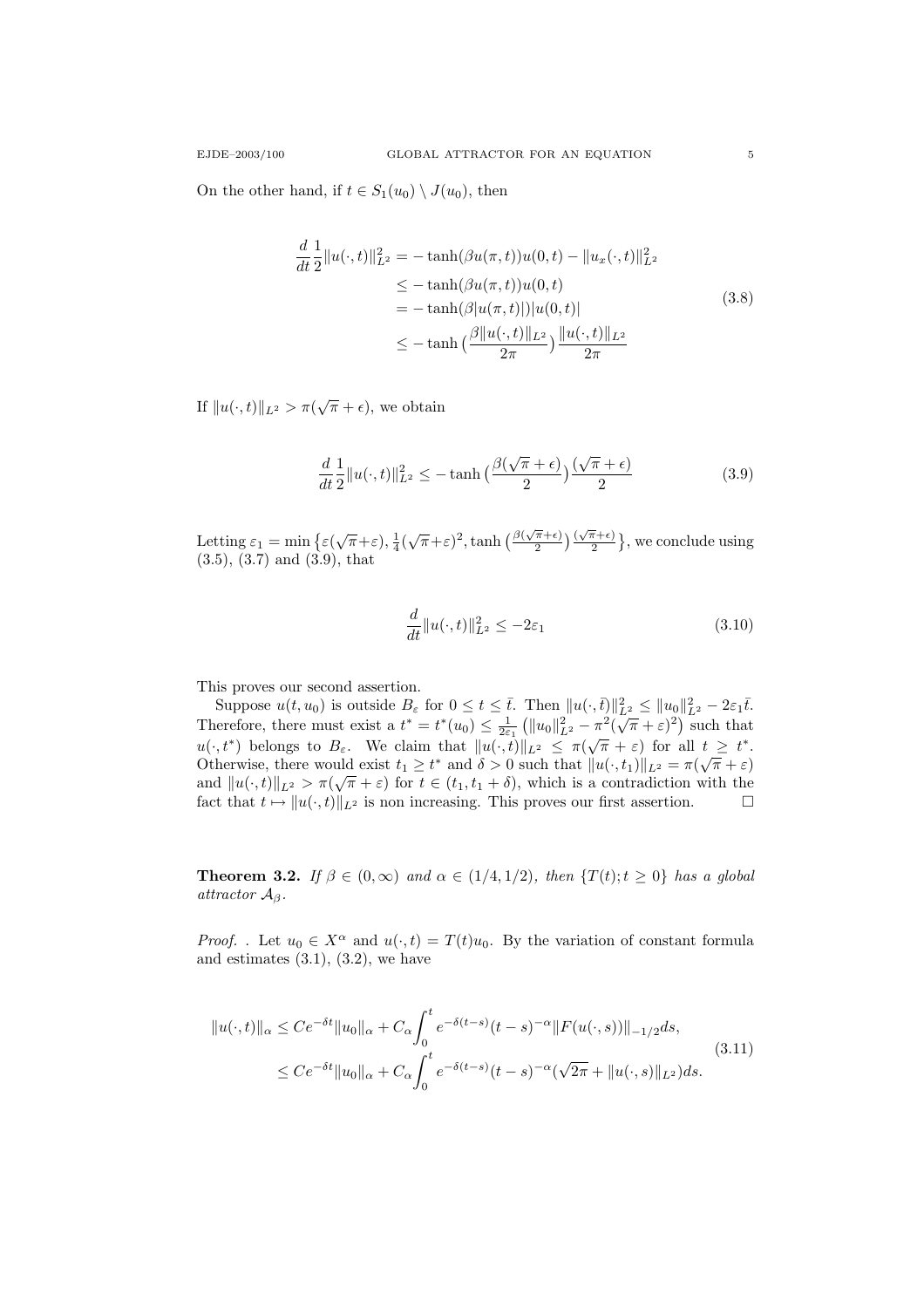If  $t^*(u_0)$  is as given by Lemma 3.1, for  $t > t^*$  we have

$$
||u(\cdot,t)||_{\alpha} \le Ce^{-\delta t}||u_0||_{\alpha} + C_{\alpha} \int_0^{t^*} e^{-\delta(t-s)}(t-s)^{-\alpha}(\sqrt{2\pi} + ||u(\cdot,s)||_{L^2})ds
$$
  
+  $C_{\alpha} \int_{t^*}^t e^{-\delta(t-s)}(t-s)^{-\alpha}(\sqrt{2\pi} + ||u(\cdot,s)||_{L^2})ds$   
 $\le Ce^{-\delta t}||u_0||_{\alpha} + C_{\alpha} \int_0^{t^*} e^{-\delta(t-s)}(t-s)^{-\alpha}(\sqrt{2\pi} + ||u(\cdot,s)||_{L^2})ds$   
+  $C_{\alpha}(\sqrt{2\pi} + \pi(\sqrt{\pi} + \varepsilon)) \int_0^{\infty} e^{-\delta(t-s)}(t-s)^{-\alpha}ds$   
 $\le Ce^{-\delta t}||u_0||_{\alpha} + C_{\alpha}e^{-\delta t}(\sqrt{2\pi} + ||u_0||_{L^2}) \int_0^{t^*} e^{\delta s}(t-s)^{-\alpha}ds + M_1$   
 $\le e^{-\delta t} (C||u_0||_{\alpha} + C_{\alpha}(\sqrt{2\pi} + ||u_0||_{L^2})e^{\delta t^*}(t^*)^{1-\alpha}(1-\alpha)^{-1}) + M_1,$   
(3.12)

where  $M_1 = C_\alpha$ √  $\sqrt{2\pi} + \pi(\sqrt{\pi} + \varepsilon)$ ) $\int_0^\infty e^{-\delta(t-s)}(t-s)^{-\alpha}ds$ . From this formula, and the continuous inclusion of  $X_{\alpha}$  in  $L^2$ , it is easy to see that one can choose  $t_1 > 0$ , depending only on the norm of  $u_0$  in  $X_\alpha$ , so that

$$
||u(\cdot,t)||_{\alpha} \le 2M_1,
$$

for all  $t \geq t_1$  and, therefore, the semigroup  $\{T(t); t \geq 0\}$  is bounded dissipative.

If  $t < t^*$  the same estimate (without the last term and with t in the place of  $t^*$ ) shows that √

$$
||u(\cdot,t)||_{\alpha} \le e^{-\delta t} C ||u_0||_{\alpha} + C_{\alpha} (\sqrt{2\pi} + ||u_0||_{L^2}) t^{1-\alpha} (1-\alpha)^{-1}
$$
(3.13)

From 3.12 and 3.13 it follows that orbits of bounded sets are bounded. Since A has compact resolvent and F maps bounded sets in  $X^{\alpha}$  into bounded sets in  $X^{-1/2}$ , it follows from [3, Theorem 4.2.2] that  $T(t)$  is compact for all  $t > 0$ . The result follows then from [3, Theorem 3.4.6].

Remark 3.3. We observe that 3.12 above also gives an estimate for the size of the attractor.

**Theorem 3.4.** If  $\beta \in (0, 1/\pi)$  and  $\alpha \in (1/4, 1/2)$ , then  $\mathcal{A}_{\beta} = \{0\}$ .

*Proof.* Let  $\varepsilon > 0$  be given. We will use the estimates obtained in Lemma 3.2 for the decay of the L<sup>2</sup>-norm of a solution  $u(\cdot, t)$  when  $t \in S_1(u_0)$ . If  $t \in S_2(u_0)$ , we have

$$
\frac{d}{dt} \frac{1}{2} ||u(\cdot, t)||_{L^2}^2 = |\tanh(\beta u(\pi, t))||u(0, t)| - ||u_x(\cdot, t)||_{L^2}^2
$$
\n
$$
\leq \beta |u(\pi, t))||u(0, t)| - ||u_x(\cdot, t)||_{L^2}^2
$$
\n
$$
\leq \beta (\sqrt{\pi} ||u_x(\cdot, t)||_{L^2})^2 - ||u_x(\cdot, t)||_{L^2}^2
$$
\n
$$
\leq (\beta \pi - 1) ||u_x(\cdot, t)||_{L^2}^2
$$
\n
$$
\leq -\frac{1 - \beta \pi}{\pi^2} ||u(t)||_{L^2}^2
$$
\n(3.14)

If  $||u(\cdot, t)||_{L^2} \geq \varepsilon$  and  $\varepsilon_2 = \min\left\{\frac{1-\beta\pi}{\pi^2}\varepsilon^2, \frac{\varepsilon^2}{4\pi^2}, \tanh\left(\frac{\beta\varepsilon}{2\pi}\right)\left(\frac{\varepsilon}{2\pi}\right)\right\}$ , we obtain using (3.14), (3.6) and (3.8), that

$$
\frac{d}{dt}||u(\cdot,t)||_{L^2}^2 \le -2\varepsilon_2. \tag{3.15}
$$